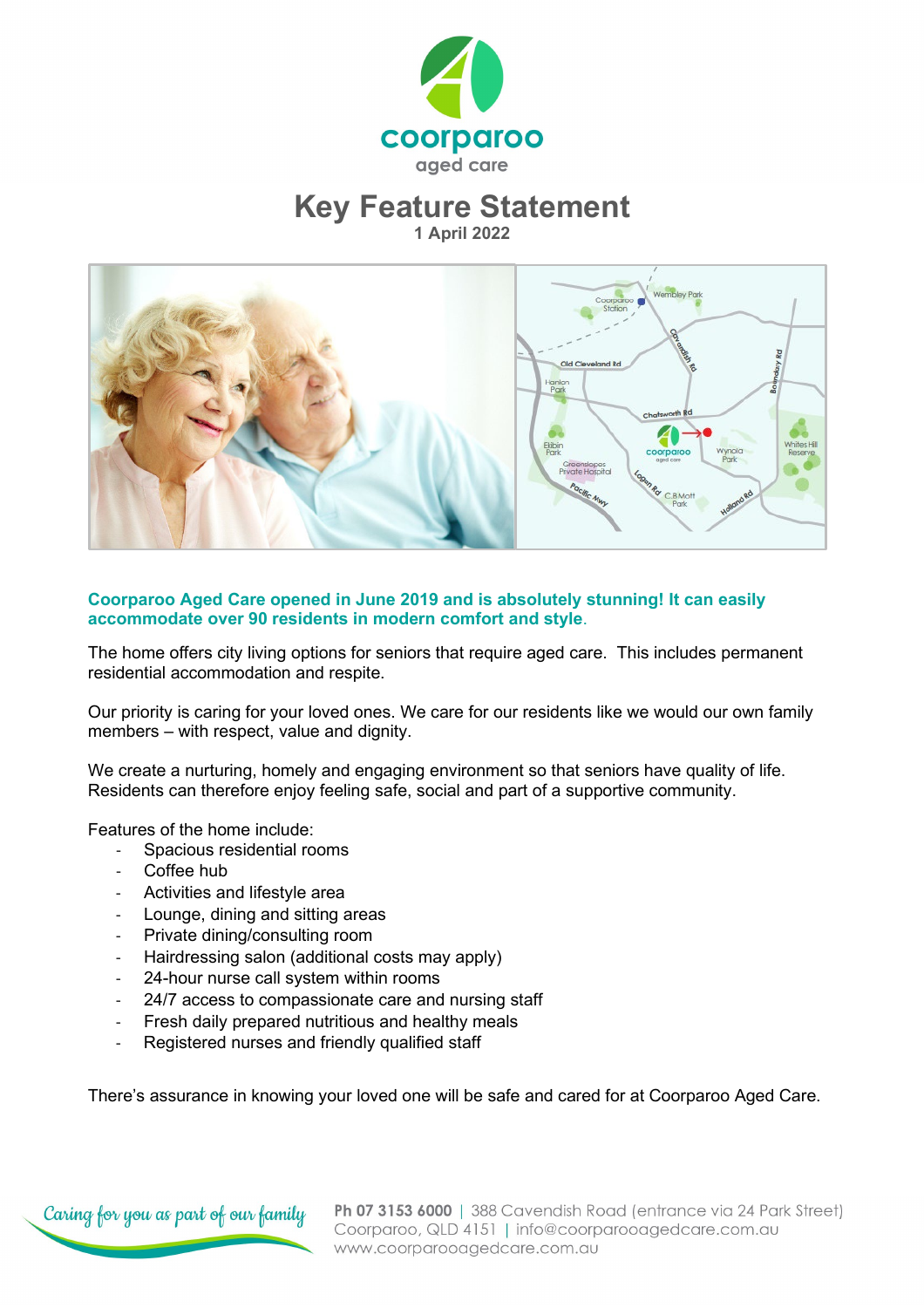

# **Room Pricing**

Each room has a large private ensuite bathroom. Rooms are supplied with an electronic bed, bedside table, lockable drawer, over-bed table, built in wardrobe, and chair. There are nurse call points in each room for assistance.

| <b>Room Type</b>                           | <b>Room Features</b>                                                                                                                                         | Max.<br><b>Occupancy</b> | <b>Size</b><br><b>Sqm</b> | <b>DAP</b><br><b>Daily</b><br><b>Accommodation</b><br>Payment. | <b>RAD</b><br><b>Refundable</b><br><b>Accommodation</b><br>Deposit. Up to a<br>maximum of: |
|--------------------------------------------|--------------------------------------------------------------------------------------------------------------------------------------------------------------|--------------------------|---------------------------|----------------------------------------------------------------|--------------------------------------------------------------------------------------------|
| <b>Superior</b><br>Level 1-3               | Abundant natural light, some with<br>garden access.<br>Flat screen TV.<br>Private ensuite.                                                                   | 1                        | $22 - 25$                 | \$50.18                                                        | \$450,000                                                                                  |
| <b>Deluxe</b><br>Level 4                   | Elevated views.<br>Light filled sunroom<br>Flat screen TV.<br>Private ensuite.                                                                               | 1                        | $22 - 25$                 | \$61.33                                                        | \$550,000                                                                                  |
| <b>Premium</b><br>Level 5                  | Skyline views.<br>Light filled sunroom.<br>Flat screen TV.<br>Private ensuite.                                                                               | 1                        | $22 - 25$                 | \$64.12                                                        | \$575,000                                                                                  |
| <b>Superior</b><br><b>Suite</b><br>Level 1 | Spacious rooms, some with garden<br>access.<br>Sitting area with reading desk.<br>Mini kitchen: fridge and microwave.<br>Flat screen TV.<br>Private ensuite. | 1                        | 35-37                     | \$64.12                                                        | \$575,000                                                                                  |
| <b>Deluxe</b><br><b>Suite</b><br>Level 4   | Spacious rooms with elevated<br>views.<br>Sitting area with reading desk<br>Mini kitchen: fridge and microwave.<br>Flat screen TV.<br>Private ensuite.       | 1                        | 35-37                     | \$72.48                                                        | \$650,000                                                                                  |
| <b>Premium</b><br><b>Suite</b><br>Level 5  | Spacious rooms, with skyline views.<br>Sitting area with reading desk.<br>Mini kitchen: fridge and microwave.<br>Flat screen TV.<br>Private ensuite.         | 1                        | 35-37                     | \$83.63                                                        | \$750,000                                                                                  |

The Effective Maximum Permissible Interest Rate is 4.07% from 1 April 2022. This is reviewed quarterly by the government and subject to change.



Ph 07 3153 6000 | 388 Cavendish Road (entrance via 24 Park Street) Coorparoo, QLD 4151 | info@coorparooagedcare.com.au www.coorparooagedcare.com.au